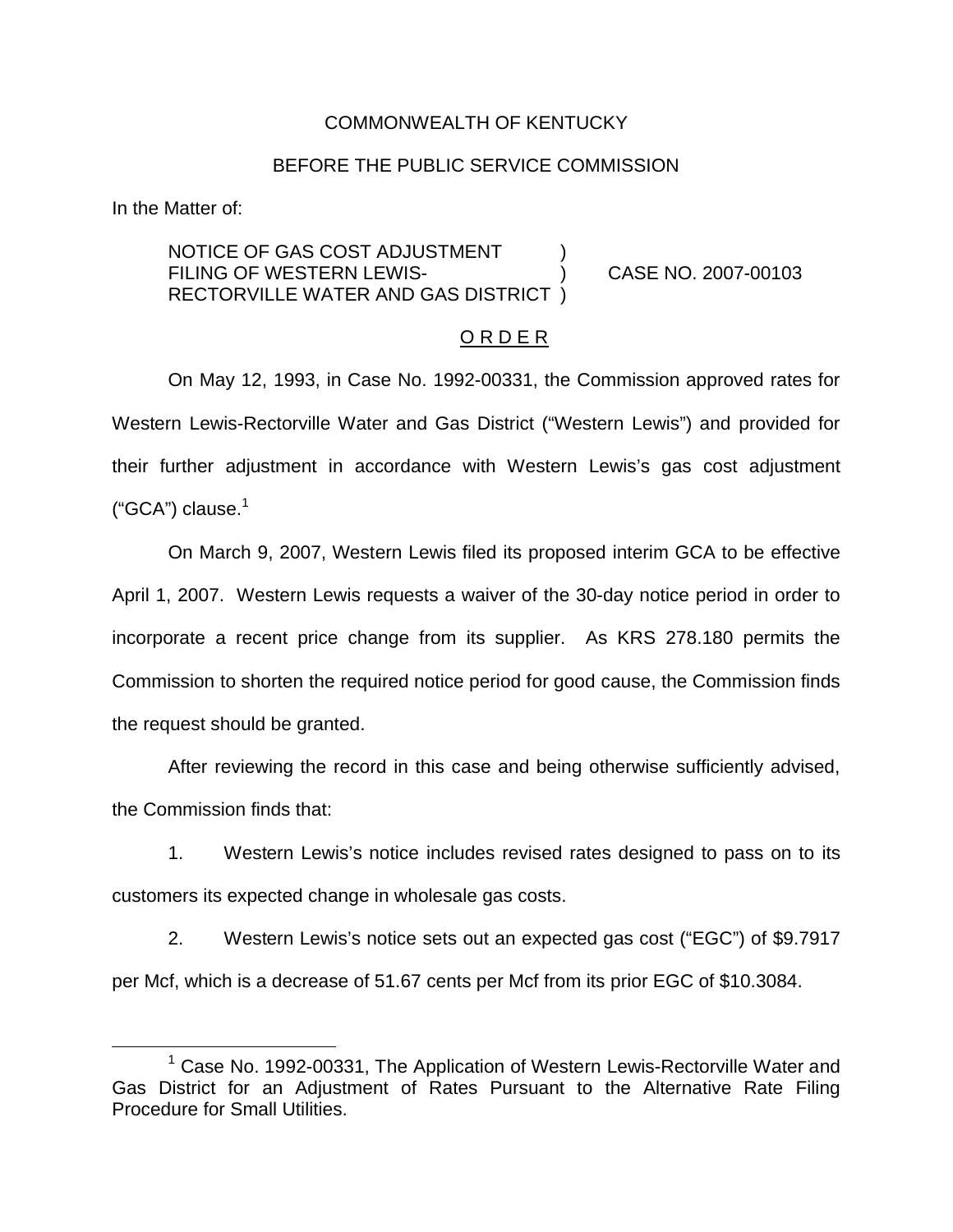3. Western Lewis's notice sets out no refund adjustment.

4. Western Lewis's notice sets out a current quarter actual adjustment ("AA") of (17.37) cents per Mcf. Western Lewis's total AA is (\$2.4182) per Mcf, which is an increase of 73.14 cents per Mcf from its previous total AA.

5. Western Lewis's notice sets out a current quarter balance adjustment ("BA") of 1.91 cent per Mcf. Western Lewis's notice sets out a total BA of (20.93) cents per Mcf, which is an increase of 1.9 cent per Mcf from its previous total BA.

6. Western Lewis's gas cost recovery rate ("GCR") is \$7.1642 per Mcf, which is an increase of 23.37 cents per Mcf from its previous rate of \$6.9305.

7. The rates in the Appendix to this Order are fair, just, and reasonable, and should be approved for billing for service rendered by Western Lewis on and after April 1, 2007.

IT IS THEREFORE ORDERED that:

1. Western Lewis's request to shorten the period in which it must provide notice of the proposed adjustment from 30 days to 20 days is granted.

2. The rates in the Appendix to this Order are approved for billing for service rendered on and after April 1, 2007.

3. Within 20 days of the date of this Order, Western Lewis shall file with the Commission its revised tariffs setting out the rates authorized herein.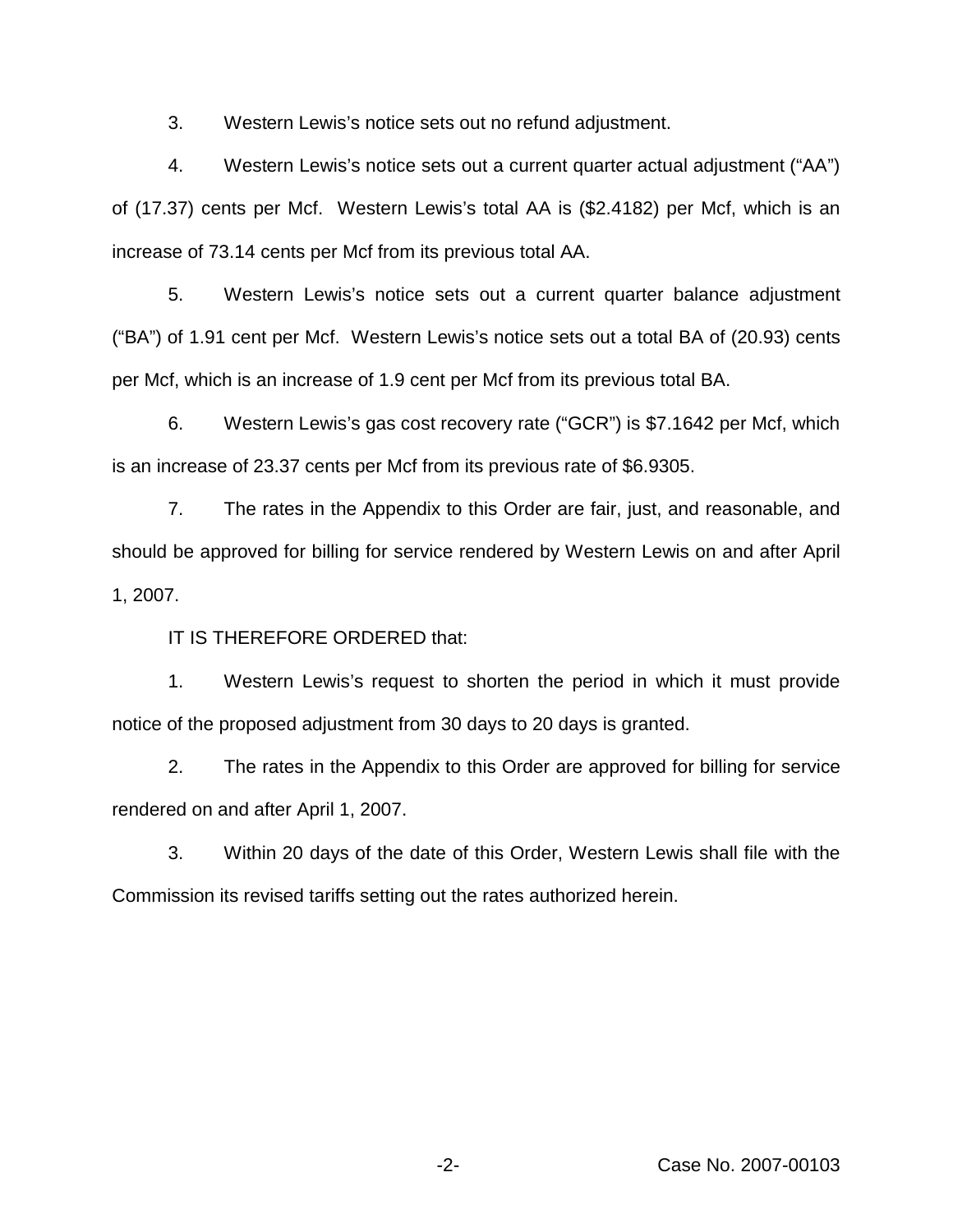Done at Frankfort, Kentucky, this 27<sup>th</sup> day of March, 2007.

By the Commission

ATTEST:

**Executive Director** 

Case No. 2007-00103